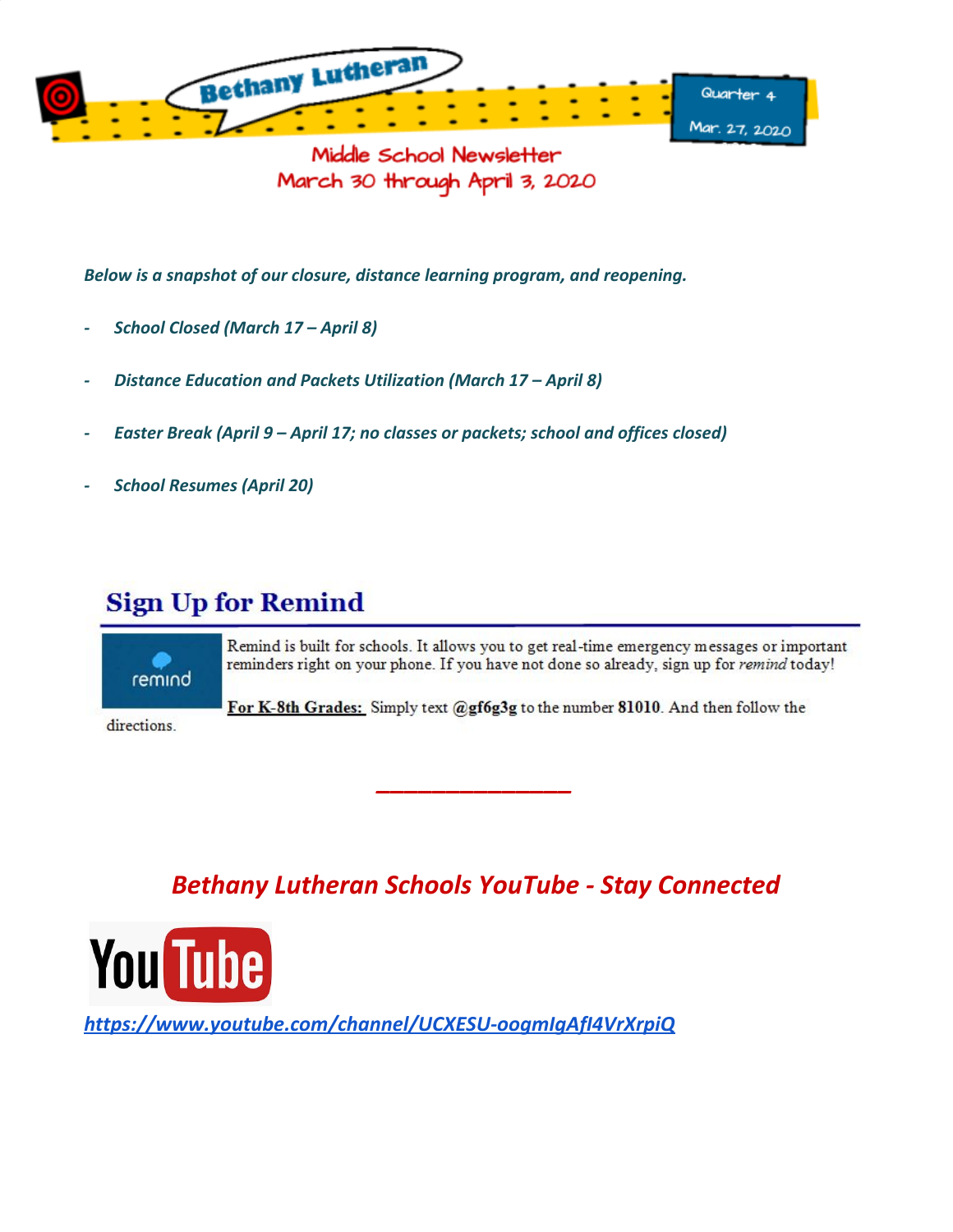### **Middle School Families:**

#### **7th & 8th grade Homeroom:**

If your last name starts with M-Z then it will be your turn to bring in the Consumable Supplies. If your last name begins with A-L and you forgot during the first half of the school year it's not too late to bring yours. Thank you in advance for your donations!

#### **5th-8th Grade Math:**

I want to thank the parents and students for your patience and perseverance during this strange time of adjusting to a new learning style. I pray you are all staying healthy and safe and I miss all of the noise you make! Some of you have questions about how to turn in assignments. I am flexible. You can either stop by the school and drop off a stack of papers or turn them in online through scanning or pictures. If you come by the school ask for your student's corrected work which is separated in stacks in my classroom. Please remember to have your student check each Google Classroom for updates and assignments. Assignments will be posted there and also on TADS/Educate. If you have any questions please email me at the address listed above.

"Aftermath" is **still** on **Thursdays** from 2:45-4:00 for 5th-8th grade students who would like extra help in math. **It will be online in Google Meets, use the code word Aftermath.** This is an excellent place for students to work on homework, math corrections and prepare for tests. There is no extra charge for this service. Students can stay online as long as they need.

**CORRECTIONS:** Students are allowed to do corrections for half credit. They must show their work in order to get credit for their corrections. Homework can be erased and corrected on the original homework paper. Here are the guidelines for **Test and Quiz Corrections**: **1)** Do **not** erase incorrect answers. **2**) Label the back of the paper or a separate sheet **Corrections. 3**) Redo the problems missed, showing work or explaining how to do it correctly. **4)** Get a parent signature. **5)** Turn into the basket. **6)** Place returned tests with corrections in the Test section of your binder.

#### **Here is what we have been up to and what's in store:**

**7th & 8th Grade Bible:** This week we did Lessons 52-54. Next week, 3/30-4/3 we will do Lessons 53-57 and 60 in our "One in Christ" workbooks and our memory verse will be Ephesians 2: 8-9 "For grace you have been saved by faith. And this is not your own doing; it is the gift of God, not a result of works so that no one may boast." **ZOOM time for this class will be**: **Monday, Tuesday, Thursday and Friday from 8:30-9.** The assignment for Wednesdays will be to watch chapel on YouTube and complete a Chapel Recap page.

**5th Grade Math (11:34-12:24):** This week, 3/23-27, we did Lessons 91-94 and the beginning of Lesson 95. Next week, 3/30-4/3, we will complete Lesson 95 and do Lessons 96-99. Test 17 covering Lessons 1-85 was postponed until Monday so that I can get my Tech support to help me this weekend scanning and uploading tests. **ZOOM time will be: Mondays & Thursdays 11:30-12:20; Tuesdays & Thursdays 10:30-12:20 and Wednesday 9:00-9:50.**

**Middle School Math (6th grade, Mon., Wed., Thurs.):** This week, 3/23-27, we did Lessons 96-99. Next week, 3/30-4/3, we will be doing Lessons 101-104. We are skipping Lesson 100. Test 18 will be scanned and uploaded by Monday for students to complete at home. **ZOOM times will be Monday & Thursday 10:15-11:15 and Wednesday 10:00-10:50.**

**Pre-Algebra (Mon., Wed., Thurs.):** This week, 3/23-27, we did Lessons 85-88. Next week, 3/30-4/3, we will do Lessons 89-91 and Investigation 9. Test 12 covering Lessons 1-60 was scanned and emailed to parents and students for students to complete at home. Mrs. Rush also emailed the scanned Lessons 90-94 for our distance learning time. If you prefer a hard copy you can stop by school and pick one up from me. **ZOOM time will be Mondays & Thursdays 9-10 and Wednesdays 11:00-11:50.**

**Integrated Math 1 (High School level Math) :** This week, 3/23-27 we did our Unit on Exponents and Radicals. If your student has not finished the lessons through Exponents & Radicals Unit please have them complete the online lessons over the weekend. Next week, 3/30-4/3 we will do our Unit on Exponential Growth and Decay. Assignments and scores are posted on their Khan Academy account online. The Khan Academy assignments are found in the High School Math 1 section. **ZOOM time will be Mondays, Wednesdays & Thursdays 1-2**.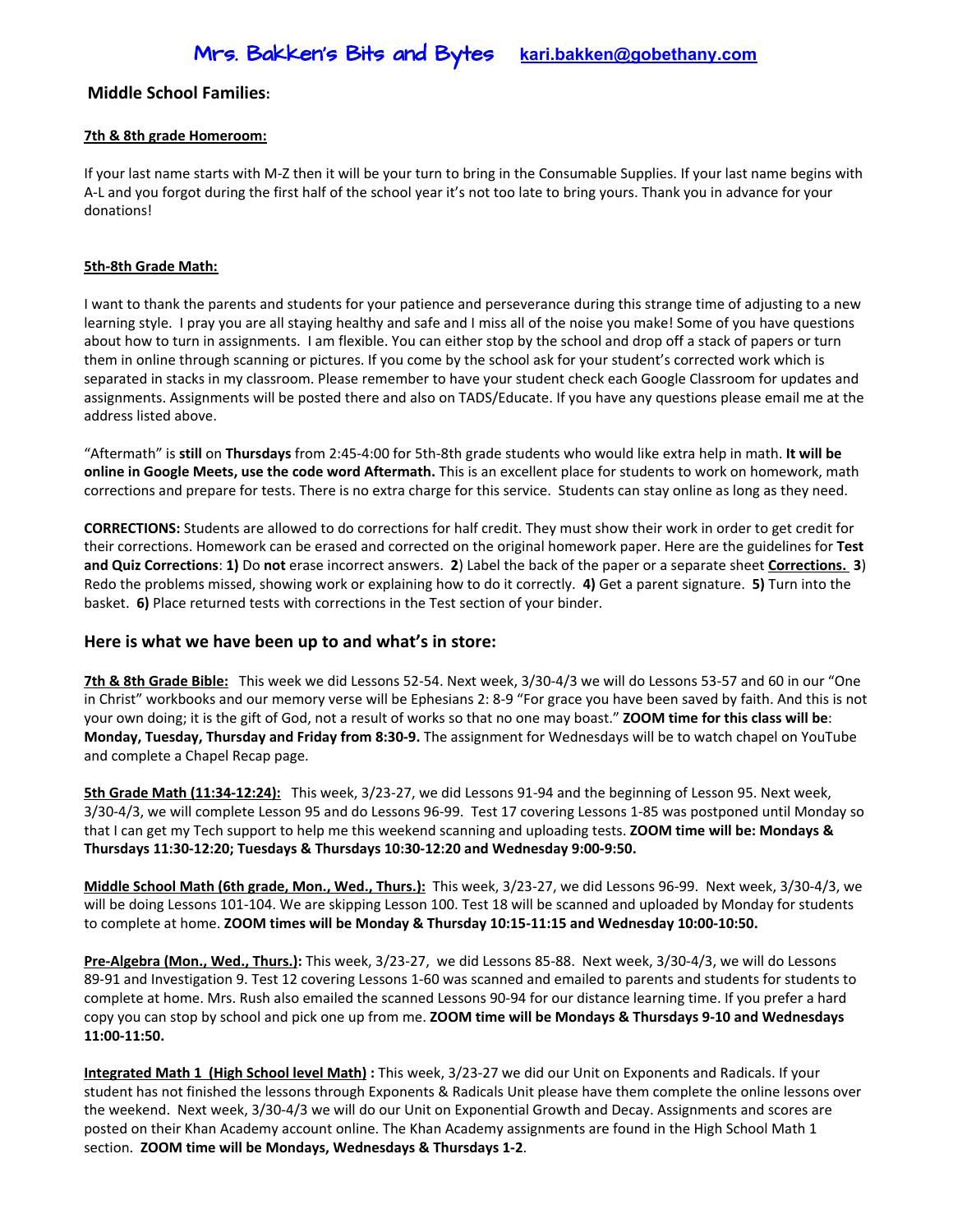**Student Council:** Our Student Council Officers for the 2019/2020 school year are: **President - Piper Olson; Vice President -** Blake Ledford; Treasurer - Alessandra Aguirre; Secretary - Bailey Merritt; Student Life Chairperson - Lexi Meyer; **Environmental Chairperson - Jayla Swindle**. At our meeting on 2/26 the council voted the Chapel Offerings for March & April will go to the Salvation Army. There will be a 4th-8th grade Dance on April 24th and a dance committee decided it will be a Neon Hawaiian Theme. Theme dress for April 24th is Fandom Day.

### Mrs. Johnston **deborah.johnsto[n@gobethany.com](mailto:megumi.nomura@gobethany.com)**

\_\_\_\_\_\_\_\_\_\_\_\_\_\_\_\_\_\_\_\_\_\_\_\_\_\_\_\_\_\_\_\_\_\_\_\_\_\_\_\_\_\_\_\_\_\_\_\_\_\_\_\_\_\_\_\_\_\_\_\_\_\_\_\_\_\_\_\_\_

Homeroom: If your last name starts with M-Z, then it will be your turn to bring in Consumable Supplies. The list is posted outside of the school office. If your last name begins with A-L and you forgot during the first half of the school year, it is not too late to bring yours in. Thank you in advance for your donations.

Bible: We have finished lessons 1-82 in our "One in Christ" textbook. Lessons for the week of March 30-April 3rd: 3/30 Lesson 83(Pentecost), 3/31 Lesson 84 (Peter, John, and the Lame Man), 4/2 Lesson 85 (Peter and John in Prison). We will not meet on Wednesday, 4/1, the students will have the chance to watch the video chapel presented by Dr. Smith. On Thursday, we write in our prayer journals about the message learned in chapel and how we can use that message in our own lives. The bible verse is due on the 3rd. "No one can say **'Jesus is Lord' except in the Holy Spirit" 1 Corinthians 12:3**

English A: New spelling words will be up on TADS this Friday. Homework will be 20 spelling word sentences, and a reading log. The words are written in their planners. Spelling test is on April 3rd. On Monday, the 30th, we will read "A Night to Remember". 4/1-We will be working on critical vocabulary and conventions. Continue to work on your book report project. Please remember to keep on reading and to turn in a signed reading log on Thursday. They have a rubric and also they have the opportunity to choose a project that they enjoy doing and shows off their individual talent and learning style.

English B-7th Grade: New spelling words will be up on TADS this Friday. Spelling homework is 20 sentences using their spelling words and is due on April 3rd.. The words will be written in their planners on Monday. Remember to keep on reading and to turn in a signed reading log on the 2nd. 3/30 we will work on critical vocabulary, capitalization, and on our book report project. 4/1 We will read "Why Exploring the Ocean is Man's Next Giant Leap"and writing the vocabulary words in our journal. A book report project has been assigned and is due April 9th. They have a rubric and guidelines and the opportunity to choose a project that they enjoy doing and shows off their individual talent and learning style.

8th Grade: New spelling words will be up on TADS this Friday. Spelling homework is 20 sentences using their spelling words and is due on Thursday, April 2nd. The words are written in their planners. Please remember to keep on reading to turn in the signed reading log on Thursday. A book report has been assigned and is due April 9th. They have a rubric and also they have the opportunity to choose a project that they enjoy doing and shows off their individual talent and learning style.

5th Grade: New spelling words will be up on TADS this Friday. Homework is to write the 20 spelling words in complete sentences. A Reading Adventures Magazine was sent to the TADS. We are done with the textbook. We will be reading "Mystery at Cliff Palace", working on titles, abbreviations, and the suffixes -ness,-less, and -ment. Remember to read and turn in your reading log on Friday. Grammar for the week will be contractions and analogies. The class will be The next book report project that will be due April 24th and they will get a chance to choose a project that they enjoy doing and shows off their individual talent and learning style.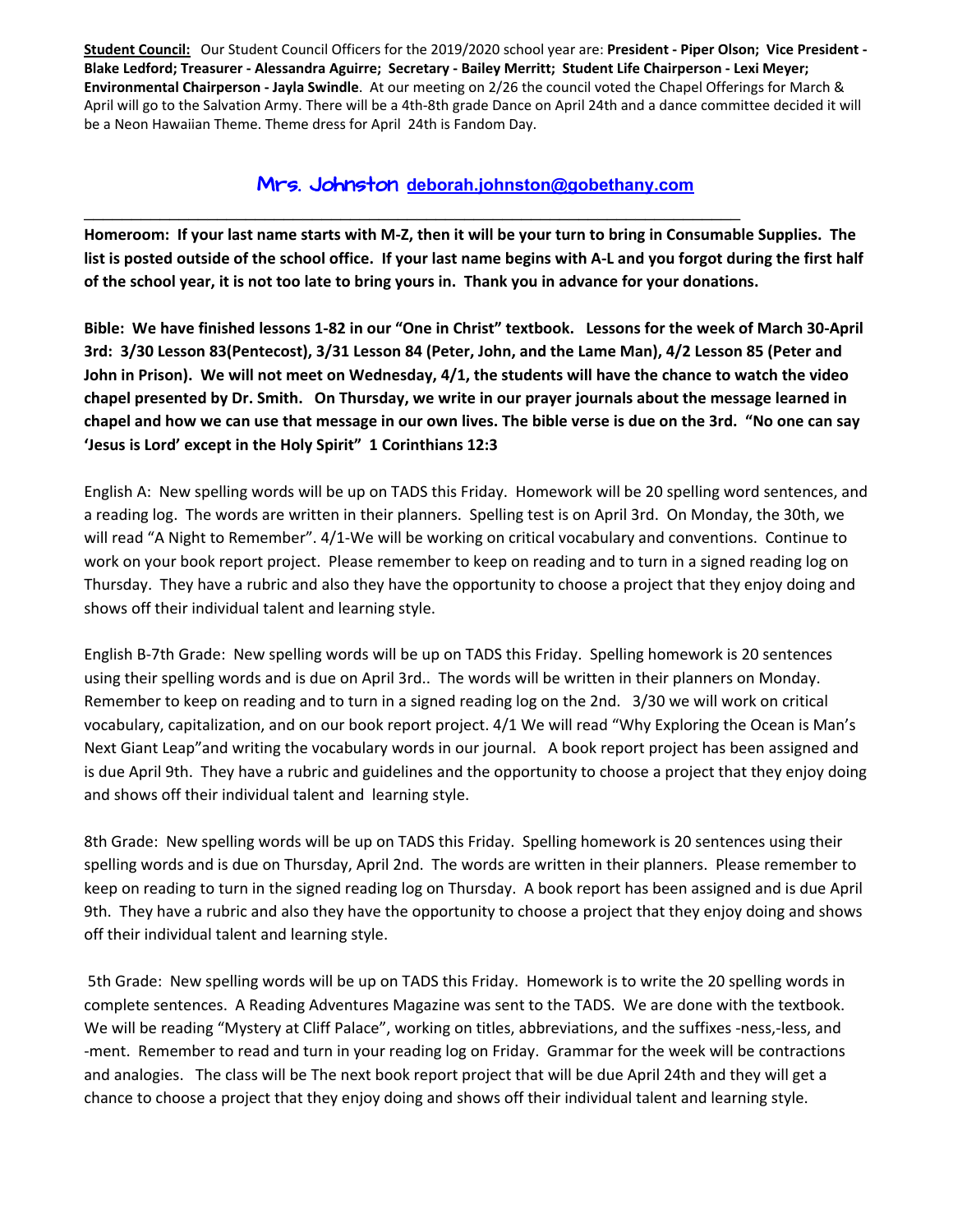## Dr. Nomura's Musical Musings **[megumi.nomura@gobethany.com](mailto:megumi.nomura@gobethany.com)**

**Advanced Band:** Hello everyone! It's been quite an adjustment and transition for everyone these past couple of weeks but we made it through week 2 of online classes! Band is going to be an interesting transition going digital since we'll be using two music platforms (SmartMusic and Sight Reading Factory). Most of the students have been able to create their own accounts but if yours hasn't yet, please make sure they check the "Classwork" tab in our Google Classroom and look for the "Student Codes for SmartMusic and Sight Reading Factory" post where I've listed links and codes to create their own account. Hopefully everyone has seen the tutorial on how to use SmartMusic and Sight Reading Factory that I posted on Google Classroom (scroll through the "Stream"). Since we're going on to week 3 of online school, it's important that everyone knows that instrumental playing will be recorded, scored, uploaded, and assessed through these music platforms. If anyone needs additional help with creating accounts for either of these platforms, recording assignments using these platforms, or one-on-one time with me, please don't hesitate to email me and set up a personal Zoom appointment. Practice Logs will still be due! But instead of turning them in on Tuesdays, I've made it so that they're due on Fridays. Please take a picture of it and upload/attach onto the weekly practice log assignment (located under "Classwork" in the Classroom) or email me directly.

Dr. Nomura's Spanish **[megumi.nomura@gobethany.com](mailto:megumi.nomura@gobethany.com)**

**Spanish 1 (6th Grade)**: We're wrapping up our current chapter and it's imperative that everyone has their packet AND the PDF textbook on hand! Most of the class has been doing well with attending our online classes but please be sure to do the classwork/homework so that you can participate! Remember, I'm still taking attendance every class AND grading homework. I'll have grades uploaded this weekend, so please check on Educate.

We'll be creating a study guide next week to get ready for our (online) chapter test for Chapter 2.2. The test must be completed by Tuesday,4/7 (I'll upload it in our Google Classroom on Monday, 4/6).

**Spanish 2 (7th and 8th Grades):** We've completed our final chapter test (on Chapter 2.2) online! I'll be reviewing everyone's test answers and grading them over the weekend/Monday. Scores will be on Educate by Monday! Please check the "Classwork" tab in our classroom for our assignment that's due on Tuesday (3/31) AND download our new chapter textbook PDF and workbook PDF.

### Mr. Lopez Trejo's Classes **cristobal.lopeztrejo[@gobethany.com](mailto:megumi.nomura@gobethany.com)** \_\_\_\_\_\_\_\_\_\_\_\_\_\_\_\_\_\_\_\_\_\_\_\_\_\_\_\_\_\_\_\_\_\_\_\_\_\_\_\_\_\_\_\_\_\_\_\_\_\_\_\_\_\_\_\_\_\_\_\_\_\_\_\_\_\_\_\_\_\_\_\_**\_\_\_\_\_\_\_\_\_\_\_**

"O the joy, the joy, the joy of those, who meditate day and night on the law of the Lord!" - from a song based on Psalm 1. Click this link to listen to it: <https://open.spotify.com/track/1ipqa2dYhUNbCLJovyzupi?si=4LgoeDRwQceyIJyJ7Ot0rQ>

**U.S. History (5th Grade):** On Monday (3/23), Worksheet #10 was uploaded to the Google Classroom. This worksheet centers on the lives of famous Patriots and Loyalists from the time of the Revolutionary War. On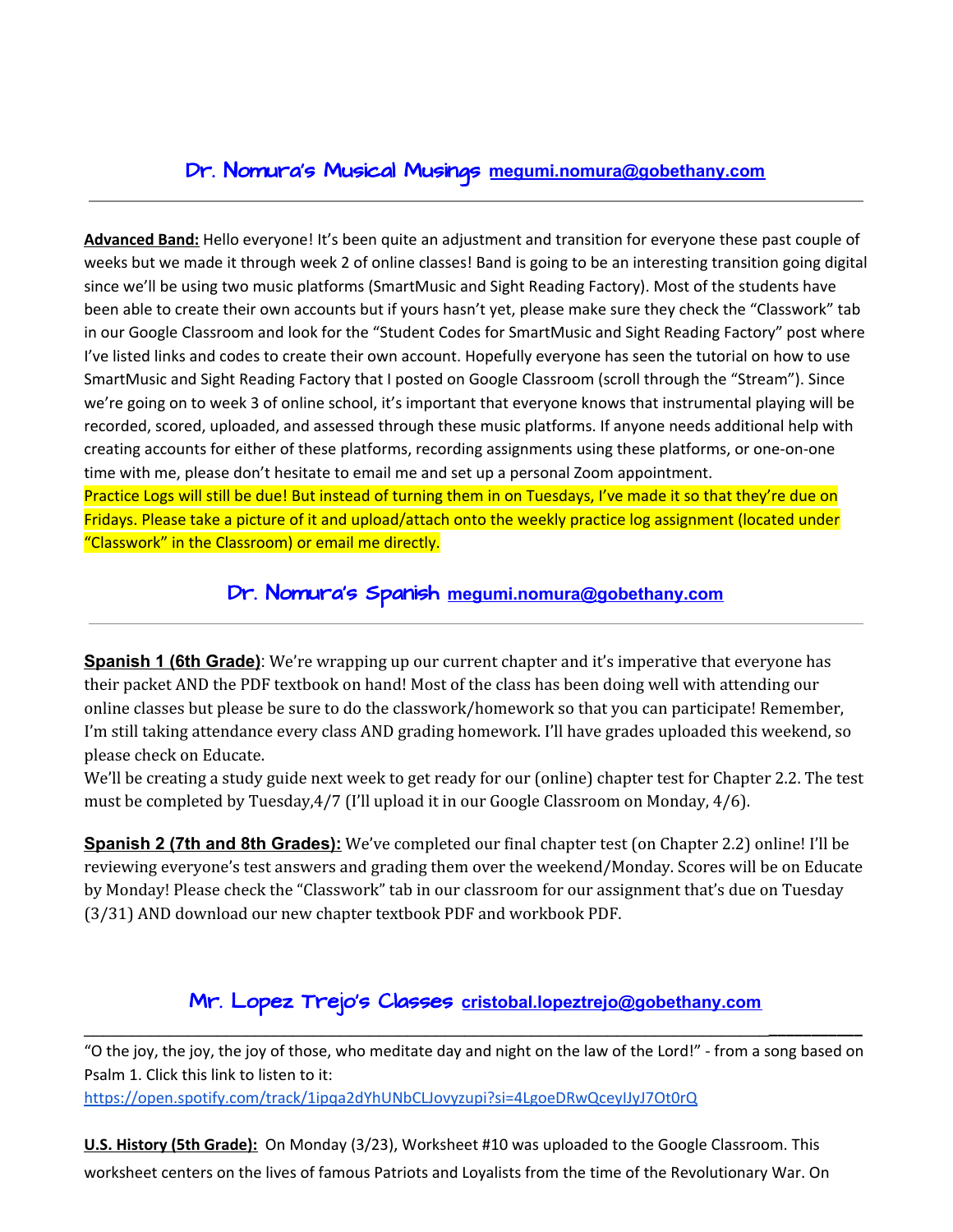Wednesday (3/25), a study guide was uploaded that is based on Worksheets #6-10 and the Doc Lab on the Declaration of Independence. Lord willing, we will have a test on Wednesday  $(4/1)$ . The instructions for this test will be posted on the Google Classroom site.

**U.S. History (6th Grade):** On Monday (3/23) we met via Zoom to discuss any questions/concerns with the online learning. Then, on Wednesday (3/25), I uploaded a lecture video about Tecumseh and William Henry Harrison. Lastly, today (3/27), I uploaded a video that explains Tecumseh's speech, "Sleep Not Longer, O Choctaws and Chickasaws".

**U.S. History (7th/8th Grade):** On Monday (3/23), we met via Zoom to discuss the class and answer any questions/concerns. Then, on Wednesday (3/25) I sent out reading for the students to do, and assigned a homework question that is due today at 11:59pm. Lastly, today (3/27), I uploaded a lecture video that the students can watch. The lecture is on the Era of Good Feelings.

**4th - 8th P.E:** The Google Classroom is up and running now. Please check out the intro and announcement videos to get caught up with the Cross-Class Competition that is now happening.

### **March 30th - April 3rd Mrs. McClellan's Classes [tiffany.mcclellan@gobethany.com](mailto:tiffany.mcclellan@gobethany.com)**

**Science (5th Grade)**: There will be a meeting on Monday at 2 p.m. to complete their lesson review (p.41, question #1-12) and discuss how to complete their lesson assessment activity. This activity will be their Wednesday and Thursday classwork, that they will present in a meeting on the following Monday.

**Science (6th Grade)**: The students will begin their lesson on plate tectonics. Tuesday, they will work on p.200-203, questions #1-6. Wednesday, they will work on p.204-207, questions #7-12. Question #10 will be worth 5 points because they will be designing a magazine advertisement for the "newly" proposed" theory of plate tectonics. Friday, they will work on p.208-212, questions #13-22, due the next Tuesday.

**Science (7th and 8th Grades):** The students will continue their temperature lesson. Tuesday and Wednesday, they will work on p.116-118, questions #7-13. I will split question #8 on their Google Classroom assignment to be their classwork for Wednesday because they will need to write a story about someone who travels from one extreme temperature to another for that question. It will be worth 10 pts. Friday, they will complete the lesson review on p.119, questions #1-8.

**Technology (6th Grade)**: The students will practice their spelling words for their typing.com lesson. They will code a Scratch game that responds to webcam motion detection, called "Window Cleaner."

**Technology (7th-8th Grade)**: The students will practice their spelling words for their typing lesson.

# Coach Nichols

\_\_\_\_\_\_\_\_\_\_\_\_\_\_\_\_\_\_\_\_\_\_\_\_\_\_\_\_\_\_\_\_\_\_\_\_\_\_\_\_\_\_\_\_\_\_\_\_\_\_\_\_\_\_\_\_\_\_\_\_\_\_\_\_\_\_\_\_\_\_\_\_\_\_\_\_\_\_\_\_